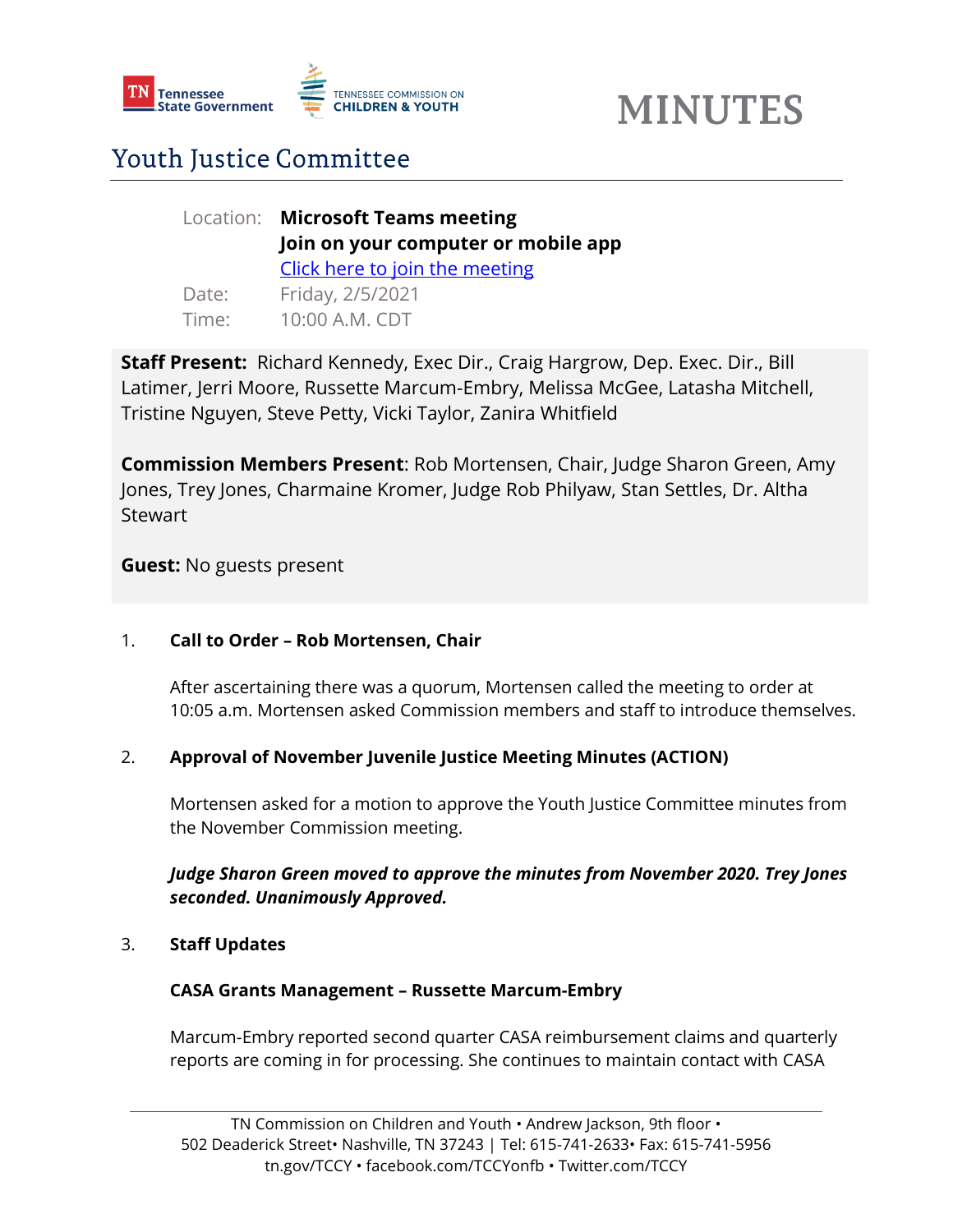

## **MINUTES**

program directors and provide technical assistance when necessary.

Mortensen asked Hargrow to provide an overview of the Youth Justice division for our newest Commission members.

#### **Federal Formula Grant Update- Vicki Taylor**

Taylor reported that TCCY currently has 11 Federal Formula grantee programs being implemented. Grantees continue to make adjustments to their programs to minimize possible COVID-19 exposure. A couple of school-based programs have resumed inperson learning while other programs continue to utilize virtual outlets to provide services. Whitfield and Taylor maintain contact with grantees and plan to schedule virtual site visits with each grantee in February.

#### **Deinstitutionalization of Status Offenders (DSO) Violations – Zanira Whitfield**

Whitfield stated there were 31 DSO violations for the federal fiscal year (10/1/2019 – 9/30/2020). All reports for the FY 2020/2021 first quarter have not been received. There are currently 3 DSO violations for the first quarter.

#### **Compliance Monitoring Update- Latasha Mitchell**

#### **CPO Plan**

Mitchell informed the commission members that the 2021 CPO plan received approval without request for revision. The Grant Contract Monitor is continuing to update the plan as 2020 monitoring continues and comes to a close.

#### **2020 Monitoring**

Mitchell also reported that the subrecipient monitoring for 2020 is still in progress. Subrecipients have demonstrated significant improvement, as none of the programs reviewed thus far will require another review in 2021. Findings and observations are steadily decreasing in comparison to 2019 and 2018. The Grant Contract Monitor is currently evaluating strategies and devising a plan to improve 2021 monitoring in light of the continued pandemic. Mitchell monitors approximately 35 grants per year.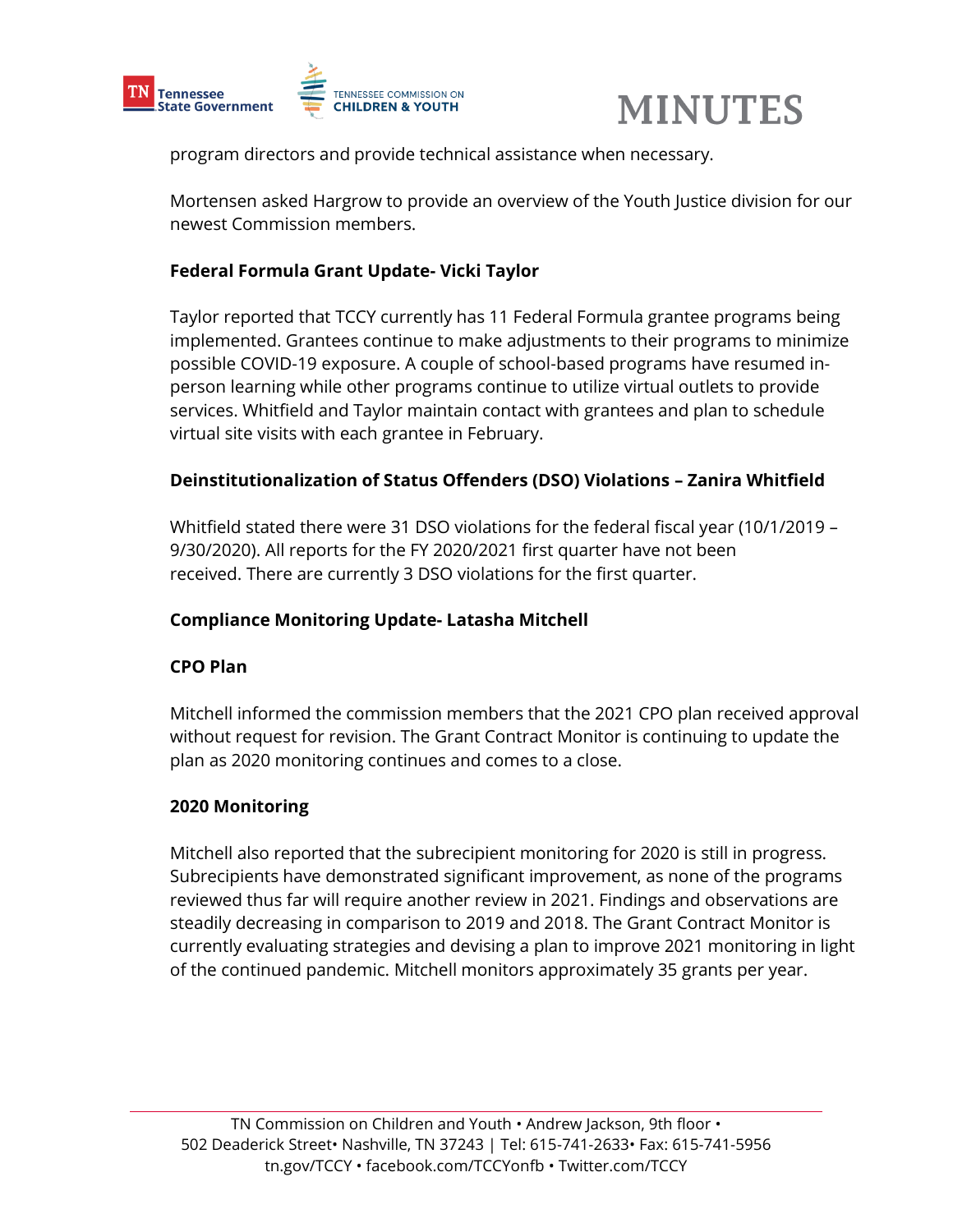

## **MINUTES**

#### **Racial and Ethnic Disparities- Craig Hargrow**

Hargrow stated none of the local task forces have met since the last Commission meeting. Hargrow continues to work individually in Shelby, Madison and Davidson counties to address racial and ethnic disparities. Additional information is in the Director's Report.

#### **COVID-19 Challenges- Open Dialogue**

Dr. Stewart asked if there were updates or new information regarding the use of pepper spray that was discussed in previous Youth Justice Committee meetings. At this time, there are no updates.

Dr. Stewart gave a brief update for Shelby County. The juvenile court is moving forward with work to create a trauma-informed court. The court has hired a specialist to advise on policy and practice. Shelby County schools are looking at the first ever reentry program. The collaboration includes schools, Department of Children's Services, University of Tennessee Memphis and other major non-profits who work with youth.

Judge Philyaw reported the new deputy commissioner start date was delayed to this week. Hamilton County Juvenile Court numbers in are lower than they have been in decades. However, one issue may be that DCS is sending kids back to the communities too soon.

Jones said challenges in her area continue to be lack of placement. Case numbers overall are down, but the seriousness of what they are seeing is worse. Detention traffic has picked up as well. There is frustration with the Supreme Court order to cancel courts through the end of March. Pre-court resources are taxed thin.

Judge Green reported their court is frustrated as well with in-person hearings being suspended. Currently, they are holding Zoom hearings eight to ten hours a day. The additional cameras in placements have been good.

Hargrow will re-send what was prepared for the new deputy commissioner. He will attempt to establish a time within the next two weeks to meet with the new deputy commissioner.

Kennedy shared updates regarding the possibility of a new online grants management system. The Youth Justice team is staying on top of possibilities, but it is proving to be challenging.